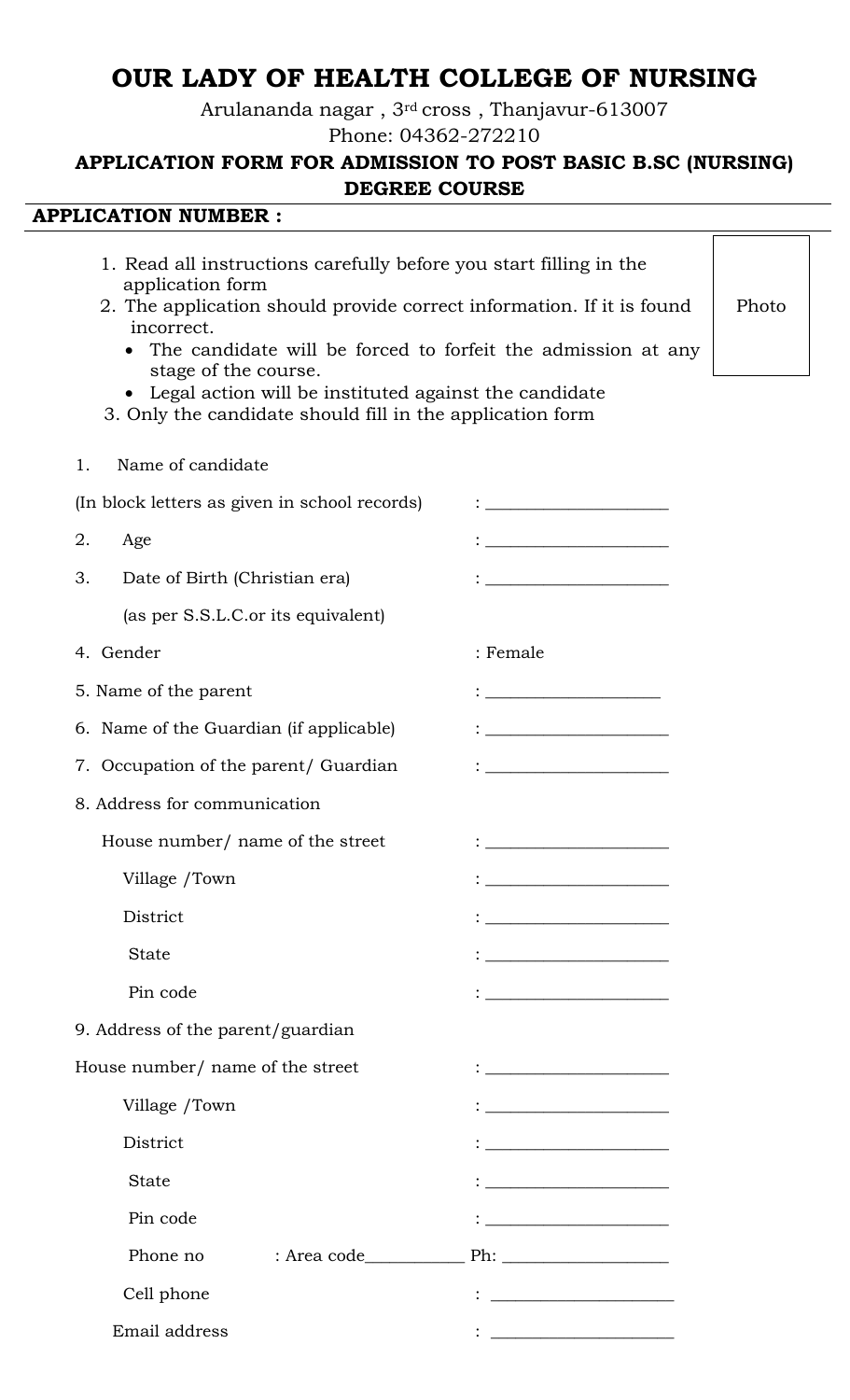| 10. Place of Birth | <u> 1990 - Jan Barbara III, prima postala prima prima prima prima prima prima prima prima prima prima prima prim</u> |                 |       |
|--------------------|----------------------------------------------------------------------------------------------------------------------|-----------------|-------|
|                    | Village/Town/City                                                                                                    | District        | State |
| 11. Nationality    | $\mathcal{I}=\underbrace{\qquad \qquad }$                                                                            |                 |       |
|                    | 12. Community (name & category):                                                                                     | SC/ST/MBC/BC/OC |       |
| 13. Mother tongue  | $\ddot{\cdot}$ . The contract of the contract of $\ddot{\cdot}$                                                      |                 |       |
| 14. Religion       |                                                                                                                      |                 |       |

## 15. **Professional qualification**

| S.No | Examination<br>passed | Name of<br>the<br>institution<br>&address | Name of the<br>board/university | Duration<br>of the<br>course | Marks<br>obtained in<br>percentage | Month/<br>Year of<br>passing |
|------|-----------------------|-------------------------------------------|---------------------------------|------------------------------|------------------------------------|------------------------------|
|      |                       |                                           |                                 |                              |                                    |                              |

## 16**. REGISTRATION DETAILS**

| S.No | Registration number | Registration<br>council | Date & year Registration |
|------|---------------------|-------------------------|--------------------------|
|      | RN:                 |                         |                          |
| 2    | RM:                 |                         |                          |

17. FOR CANDIDATE S WHO HAVE PASSED THE QUALIFYING EXAMINATION

OTHER THAN HSC OF TAMIL NADU

Whether Eligibility Certificate obtained from

T.N.Dr.M.G.R.Medical University is enclosed : \_\_\_\_\_\_\_\_\_\_\_\_\_\_\_\_\_\_\_\_\_\_\_\_\_\_\_\_\_\_\_\_\_\_

18. a] Name of the university which issued

Migration Certificate to the candidate  $\qquad \qquad : \underline{\qquad \qquad }$ 

b] Migration certificate number & date  $\qquad \qquad : \underline{\qquad \qquad }$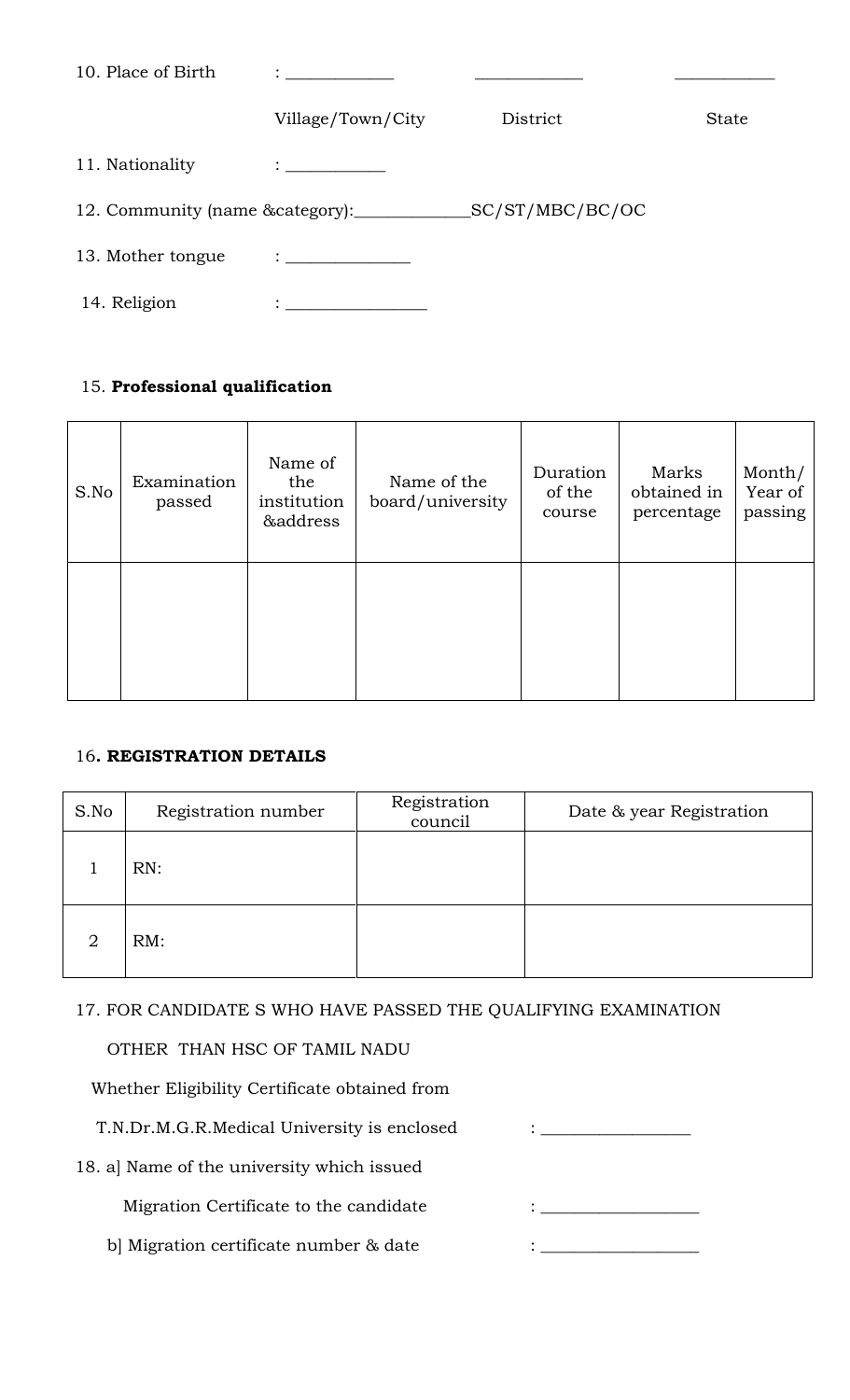#### 19. **EXPERIENCE DETAILS:**

|       | Position | Name of the             | year of<br>experience |           | Total Experience |              |             |  |
|-------|----------|-------------------------|-----------------------|-----------|------------------|--------------|-------------|--|
| S. No | held     | institution&<br>address |                       | <b>TO</b> | <b>YEAR</b>      | <b>MONTH</b> | <b>DAYS</b> |  |
|       |          |                         |                       |           |                  |              |             |  |
|       |          |                         |                       |           |                  |              |             |  |
|       |          |                         |                       |           |                  |              |             |  |
| Total |          |                         |                       |           |                  |              |             |  |

## 20. **MARKS -HSC – [ACADEMIC /PDC/EQUIVALENT**)

| Subject           | English | Physics | Chemistry | Botany | Zoology | Biology/<br>Maths | Total |
|-------------------|---------|---------|-----------|--------|---------|-------------------|-------|
| Maximum<br>Marks  |         |         |           |        |         |                   |       |
| Marks<br>obtained |         |         |           |        |         |                   |       |

## 21. Blood group  $:$   $\Box$

## 22. **EXTRA CURRICULAR ACTIVITIES**

[Original must be produced at the time of Admission]

| A Sports   |  |
|------------|--|
| $B$ N.C.C. |  |
| $C$ N.S.S  |  |
| d Others   |  |

## **NOTE FOR THE APPLICANT:**

[Enclose the photo copies of the following documents in the given order] 1. S.S.L.C. Mark sheet

- 2. H.S.C./Pre degree/equivalent examination mark sheet
- 3. G.N.M/ Diploma Certificate with mark sheet
- 4. Tamilnadu Nurses and midwives council registration Certificate
- 5. Clinical Experience Certificate
- 6. Transfer Certificate
- 7. Conduct Certificate
- 8. Community Certificate
- 9. Medical fitness certificate from an authorized medical practitioner
- 10. Blood group certificate
- 11. Letter from the parish priest [for Catholics]
- 12. Eligibility certificate obtained from T.N. Dr. M.G.R. Medical University
- 13. Migration certificate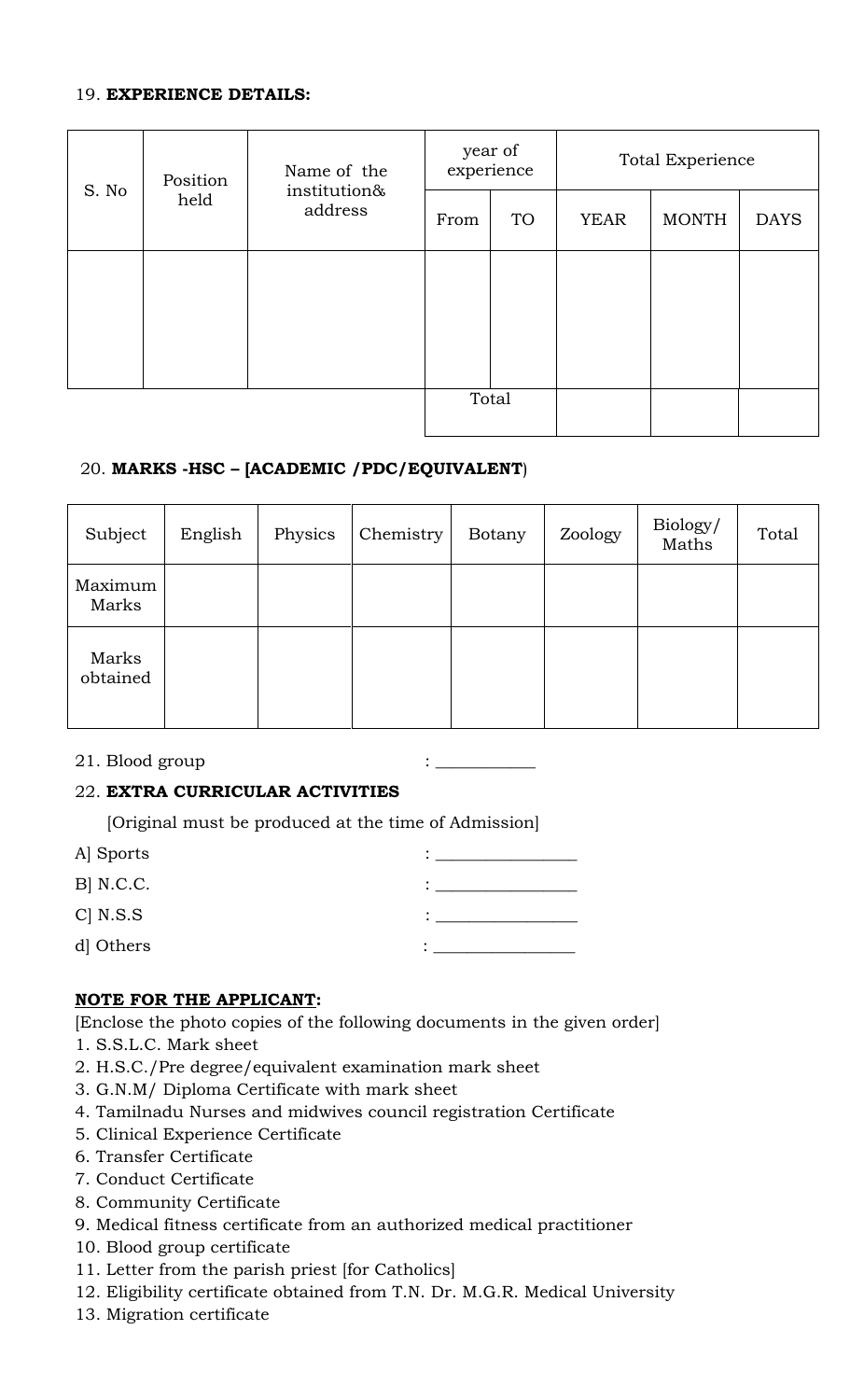## **DECLARATION BY THE APPLICANT**

I---------------------------------------- [Name in full] son/Daughter of -------------------------- here by solemnly declare that the information furnished and the statement given in the applicant and the enclosures are true, correct and complete. I further declare that should it be found otherwise .I will be liable to forfeit my seat and/ or will be removed from the rolls of the institution at whatever stage of study I may be, besides making me liable for criminal prosecution.

| Place: |  |
|--------|--|
| Date:  |  |

Signature of Candidate

## **DECLARATION BY THE PARENT/GUARDIAN**

I------------------------------------------[Name in full) PARENT/GUARDIAN\_\_\_\_\_\_\_\_\_\_\_\_\_\_\_\_\_

here by solemnly declare that I am fully aware of the declaration made by the applicant , my son / daughter & I declare and bind myself on the same terms contained in the above declaration . The statement and information given are true, correct and complete. if it's found otherwise applicant is liable to forfeit the seat and/ or be removed from the institution whatever may be stage of study ,besides making me liable for criminal prosecution.

| Place: ------------------- |
|----------------------------|
| Date: ------------         |

Signature of parent/guardian

## **FOR OFFICE USE**

The candidate is admitted to two year post basic B.Sc. (nursing) degree course in

\_\_\_\_\_\_\_\_\_\_\_\_\_\_\_\_\_\_\_\_\_\_\_\_\_\_\_\_\_\_\_\_\_\_\_ (batch)

Date of admission: \_\_\_\_\_\_\_\_\_\_\_\_

**Principal correspondent**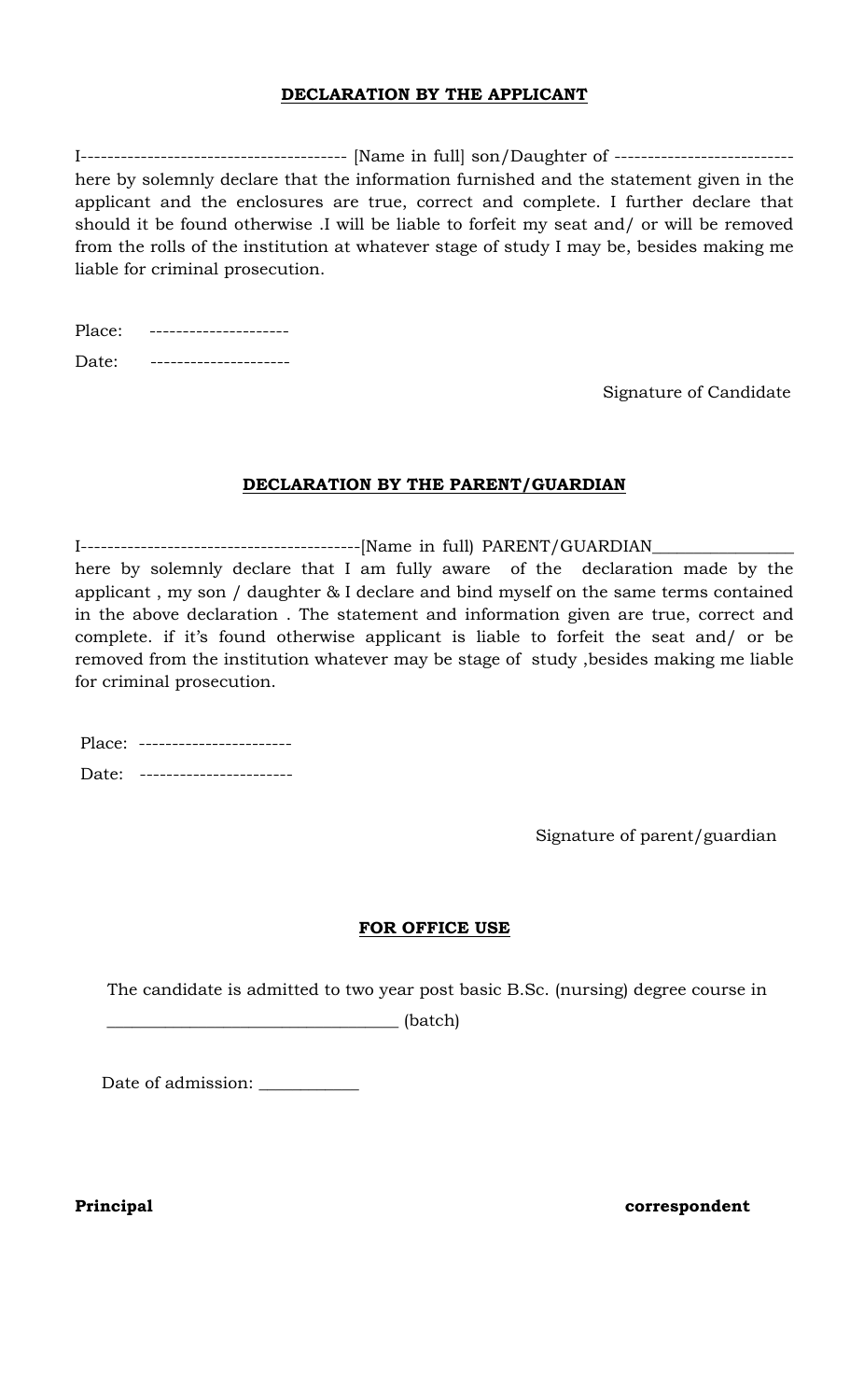## **OUR LADY OF HEALTH COLLEGE OF NURSING**

Arulananda Nagar, 3rd cross, Thanjavur-613007

Phone: 04362-272210

## **APPLICATION FORM FOR ADMISSION TO M.SC (NURSING) DEGREE COURSE**

 $\overline{\mathsf{I}}$ 

1

## **APPLICATION NUMBER :**

| 1. Read all instructions carefully before you start filling in the<br>application form.<br>2. The application should provide correct information.<br>If it is found incorrect.<br>The candidate will be forced to forfeit the admission at any stage of<br>the course.<br>Legal action will be instituted against the candidate |                                                                                                                       | Photo |
|---------------------------------------------------------------------------------------------------------------------------------------------------------------------------------------------------------------------------------------------------------------------------------------------------------------------------------|-----------------------------------------------------------------------------------------------------------------------|-------|
| 3. Only the candidate should fill in the application form                                                                                                                                                                                                                                                                       |                                                                                                                       |       |
| Name of candidate<br>1.                                                                                                                                                                                                                                                                                                         |                                                                                                                       |       |
| (In block letters as given in school records)                                                                                                                                                                                                                                                                                   | <u> 1989 - Johann Barnett, fransk politiker (</u>                                                                     |       |
| 2.<br>Age                                                                                                                                                                                                                                                                                                                       |                                                                                                                       |       |
|                                                                                                                                                                                                                                                                                                                                 |                                                                                                                       |       |
| 3.<br>Date of Birth (Christian era)<br>(as per S.S.L.C. or its equivalent)                                                                                                                                                                                                                                                      |                                                                                                                       |       |
| 4. Gender                                                                                                                                                                                                                                                                                                                       | : Female                                                                                                              |       |
| 5. Name of the parent                                                                                                                                                                                                                                                                                                           | <u> 1980 - Jan James James Barnett, martin de la populación de la propia de la propia de la propia de la propia d</u> |       |
| 6. Name of the Guardian / spouse                                                                                                                                                                                                                                                                                                | <u> 1980 - Johann Barbara, martxa amerikan p</u>                                                                      |       |
| 7. Occupation of the parent/spouse/Guardian: ___________________________________                                                                                                                                                                                                                                                |                                                                                                                       |       |
| 8. Address for communication                                                                                                                                                                                                                                                                                                    |                                                                                                                       |       |
|                                                                                                                                                                                                                                                                                                                                 |                                                                                                                       |       |
| House number/ Name of the street                                                                                                                                                                                                                                                                                                | <u> 1980 - Johann Barbara, martxa alemaniar a</u>                                                                     |       |
| Village /Town                                                                                                                                                                                                                                                                                                                   |                                                                                                                       |       |
| District                                                                                                                                                                                                                                                                                                                        | <u> 1989 - Johann Barnett, fransk politiker (</u>                                                                     |       |
| <b>State</b>                                                                                                                                                                                                                                                                                                                    | <u> 1980 - Johann Barn, fransk politik (</u>                                                                          |       |
| Pin code                                                                                                                                                                                                                                                                                                                        |                                                                                                                       |       |
| 9. Permanent Address:                                                                                                                                                                                                                                                                                                           |                                                                                                                       |       |
| House number/ name of the street                                                                                                                                                                                                                                                                                                |                                                                                                                       |       |
| Village /Town                                                                                                                                                                                                                                                                                                                   |                                                                                                                       |       |
| District                                                                                                                                                                                                                                                                                                                        | <u> 1989 - Johann Harry Barn, mars ar breist fan de Fryske kommunent fan de Fryske kommunent fan de Fryske kommun</u> |       |
| <b>State</b>                                                                                                                                                                                                                                                                                                                    | <u> 2008 - Andrea Andrew Maria (b. 19</u>                                                                             |       |
| Pin code                                                                                                                                                                                                                                                                                                                        |                                                                                                                       |       |
|                                                                                                                                                                                                                                                                                                                                 | $\text{Ph:}\_\_\_\_\_\_\_\_$                                                                                          |       |
| Cell phone<br>$\mathbf{1}_{\mathcal{D}}$ . The set of the set of the set of the set of the set of the set of the set of the set of the set of the set of the set of the set of the set of the set of the set of the set of the set of the set of the se                                                                         |                                                                                                                       |       |
| $\begin{minipage}{.4\linewidth} \textbf{Email address} : \textcolor{red}{\textbf{_________1}} \end{minipage}$                                                                                                                                                                                                                   |                                                                                                                       |       |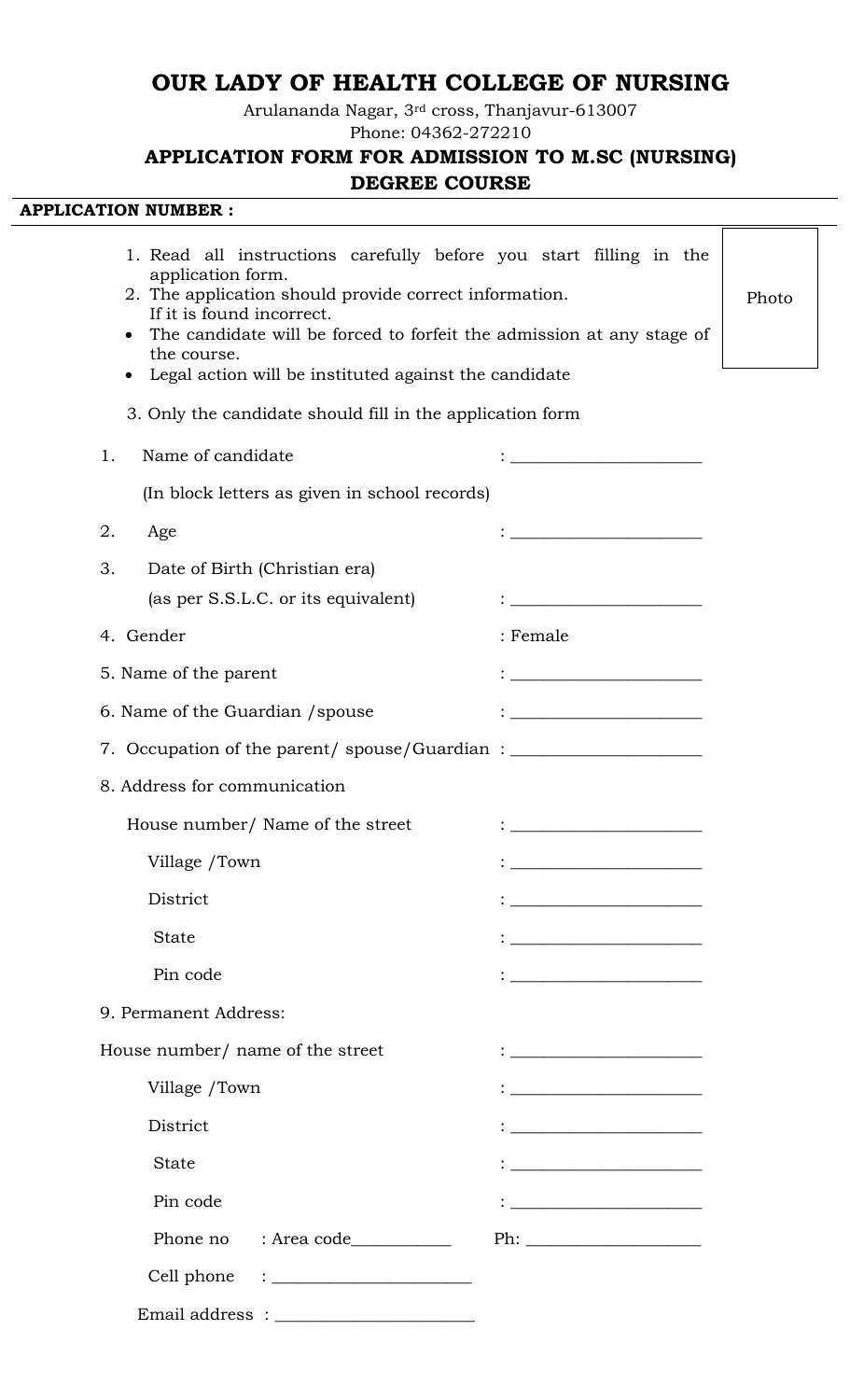|                                                                     | Village/Town/City                                                                                                                                                                                                                    | District                                                                                                                                                                                                                             | State |
|---------------------------------------------------------------------|--------------------------------------------------------------------------------------------------------------------------------------------------------------------------------------------------------------------------------------|--------------------------------------------------------------------------------------------------------------------------------------------------------------------------------------------------------------------------------------|-------|
| 11. Nationality                                                     | <u> 1986 - Johann Stein, mars et al. 1986 - Johann Stein, mars et al. 1986 - Johann Stein, mars et al. 1986 - Johann Stein, mars et al. 1986 - Johann Stein, mars et al. 1986 - Johann Stein, mars et al. 1986 - Johann Stein, m</u> |                                                                                                                                                                                                                                      |       |
| 12. Community (name &category) : ________________ {SC/ST/MBC/BC/OC} |                                                                                                                                                                                                                                      |                                                                                                                                                                                                                                      |       |
| 13. Mother tongue                                                   | $\mathcal{L} = \{ \mathcal{L} \in \mathcal{L} \mid \mathcal{L} \in \mathcal{L} \}$                                                                                                                                                   |                                                                                                                                                                                                                                      |       |
| 14. Religion                                                        | $\mathbf{1}$ , and $\mathbf{1}$ , and $\mathbf{1}$ , and $\mathbf{1}$ , and $\mathbf{1}$                                                                                                                                             |                                                                                                                                                                                                                                      |       |
| 15. Blood group                                                     |                                                                                                                                                                                                                                      | <u> 1980 - Johann John Harry Harry Harry Harry Harry Harry Harry Harry Harry Harry Harry Harry Harry Harry Harry Harry Harry Harry Harry Harry Harry Harry Harry Harry Harry Harry Harry Harry Harry Harry Harry Harry Harry Har</u> |       |

## 16. **Professional qualification:**

| S. No | Examination<br>passed | Name of<br>the<br>institution<br>&address | Name of the<br>board/university | Duration of<br>the course | Marks<br>obtained<br>in<br>percentage | Month/<br>Year of<br>passing |
|-------|-----------------------|-------------------------------------------|---------------------------------|---------------------------|---------------------------------------|------------------------------|
|       |                       |                                           |                                 |                           |                                       |                              |

## 17**. REGISTRATION DETAILS:**

| S. No          | Registration number | Registration<br>council | Date & year Registration |
|----------------|---------------------|-------------------------|--------------------------|
|                | RN:                 |                         |                          |
| $\overline{2}$ | RM:                 |                         |                          |

18. (a) Name of the university which issued the eligibility certificate to the

# $\begin{tabular}{c} \bf{C} and idate \\ \bf{C} \end{tabular}$

(b) Eligibility certificate No.  $\&$  date of issued  $\qquad \qquad : \qquad \qquad \qquad \qquad$ 

| 19. a] Name of the university which issued |  |
|--------------------------------------------|--|
|--------------------------------------------|--|

 ${\bf \textbf{Migration Certificate to the candidate}} \qquad \qquad \vdots \underline{\hspace{2cm}} \underline{\hspace{2cm}}$ 

b] Migration certificate number  $\&$  date of issued  $\quad$  : \_\_\_\_\_\_\_\_\_\_\_\_\_\_\_\_\_\_\_\_\_\_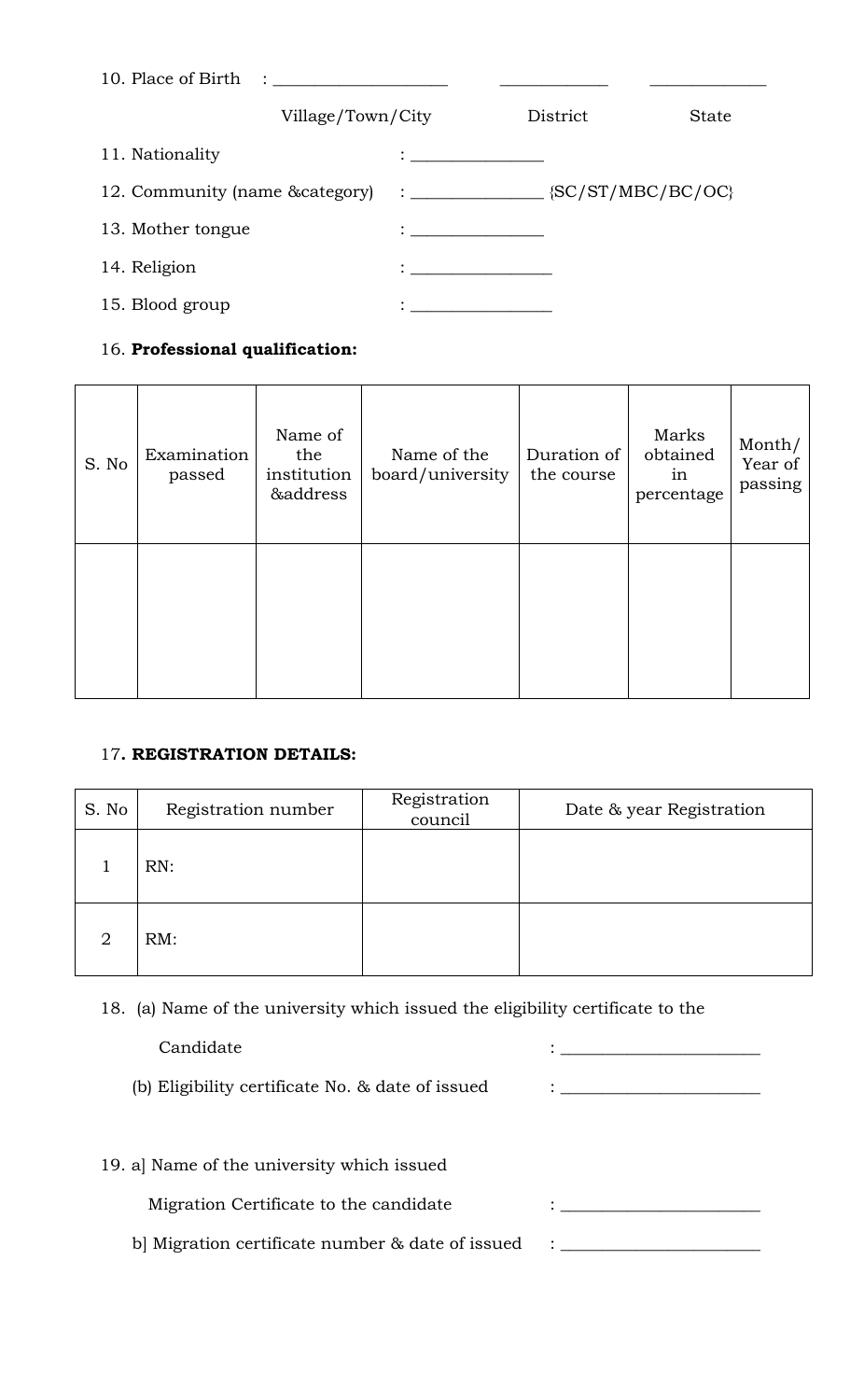#### 20. **EXPERIENCE DETAILS:**

| S. No | Position<br>held | Name of the<br>institution& address | year of<br>experience |           | <b>Total Experience</b> |              |             |
|-------|------------------|-------------------------------------|-----------------------|-----------|-------------------------|--------------|-------------|
|       |                  |                                     | FROM                  | <b>TO</b> | <b>YEAR</b>             | <b>MONTH</b> | <b>DAYS</b> |
|       |                  |                                     |                       |           |                         |              |             |
|       |                  |                                     |                       |           |                         |              |             |
|       |                  |                                     |                       |           |                         |              |             |
|       |                  |                                     | Total                 |           |                         |              |             |

#### 21. **EXTRA CURRICULAR ACTIVITIES**

[Original must be produced at the time of Admission]

| [A] Sports   |   |
|--------------|---|
| $[B]$ N.C.C. |   |
| $[C]$ N.S.S  |   |
| [d] Others   | ٠ |

## **NOTE FOR THE APPLICANT:**

[Enclose the photo copies of the following documents in the given order]

- 1. S.S.L.C. Mark sheet
- 2. Hsc. /Pre degree/equivalent examination mark sheet
- 3. B.SC (NURSING)/ P.C.BSC (N)-Provisional /Degree certificate with mark sheets
- 4. Tamilnadu Nurses and midwives council registration Certificates/any other Nursing council registration certificates.
- 5. Experience Certificates.
- 6. Transfer Certificate.
- 7. Conduct Certificate.
- 8. Community Certificate.
- 9. Medical fitness certificate from an authorized medical practitioner
- 10. Blood group certificate
- 11. Letter from the parish priest [for Catholics]
- 12. Eligibility certificate obtained from T.N. Dr. M.G.R. Medical University
- 13. Migration certificate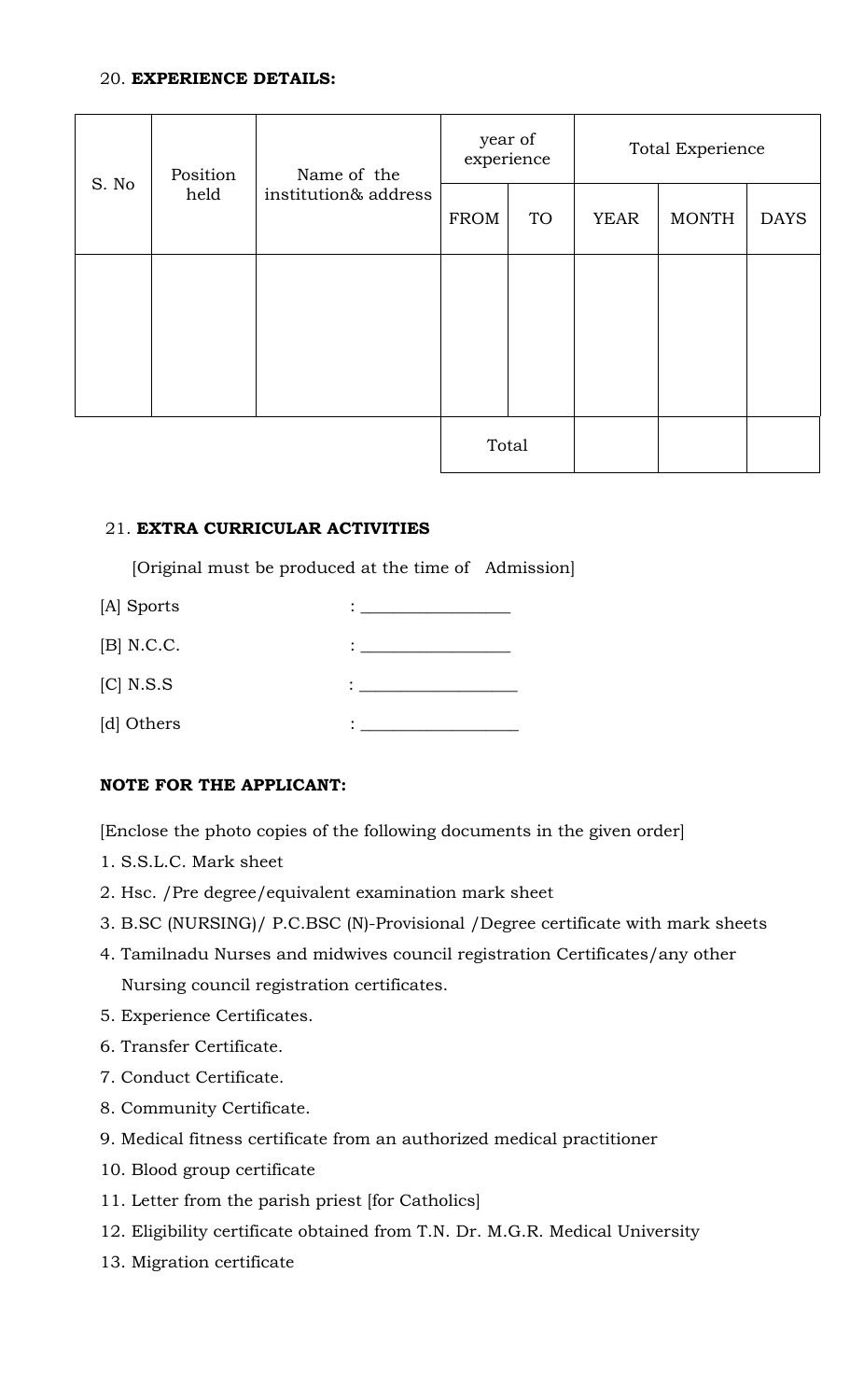## **DECLARATION BY THE APPLICANT**

I----------------------------------------- [Name in full] son/Daughter of -------------------- here by solemnly declare that the information furnished and the statement given in the applicant and the enclosures are true, correct and complete. I further declare that should it be found otherwise .I will be liable to forfeit my seat and/ or will be removed from the rolls of the institution at whatever stage of study I may be, besides making me liable for criminal prosecution.

Place: \_

Date: \_\_\_\_\_\_\_\_\_\_\_\_\_\_\_\_\_\_

Signature of Candidate

## **DECLARATION BY THE PARENT/GUARDIAN**

I-----------------------------------[Name in full) PARENT/GUARDIAN\_\_\_\_\_\_\_\_\_\_\_\_\_\_\_\_\_

here by solemnly declare that I am fully aware of the declaration made by the applicant , my son / daughter & I declare and bind myself on the same terms contained in the above declaration . The statement and information given are true, correct and complete. if it's found otherwise applicant is liable to forfeit the seat and/ or be removed from the institution whatever may be stage of study ,besides making me liable for criminal prosecution.

Place: \_\_\_\_\_\_\_\_\_\_\_\_\_\_\_\_\_

Date: \_\_\_\_\_\_\_\_\_\_\_\_\_\_\_\_\_\_

Signature of parent/guardian

## **FOR OFFICE USE**

The candidate is admitted to two year M.Sc. (Nursing) degree course in  $\Box$  (batch)

Date of admission: \_\_\_\_\_\_\_\_\_\_\_\_

**Principal correspondent**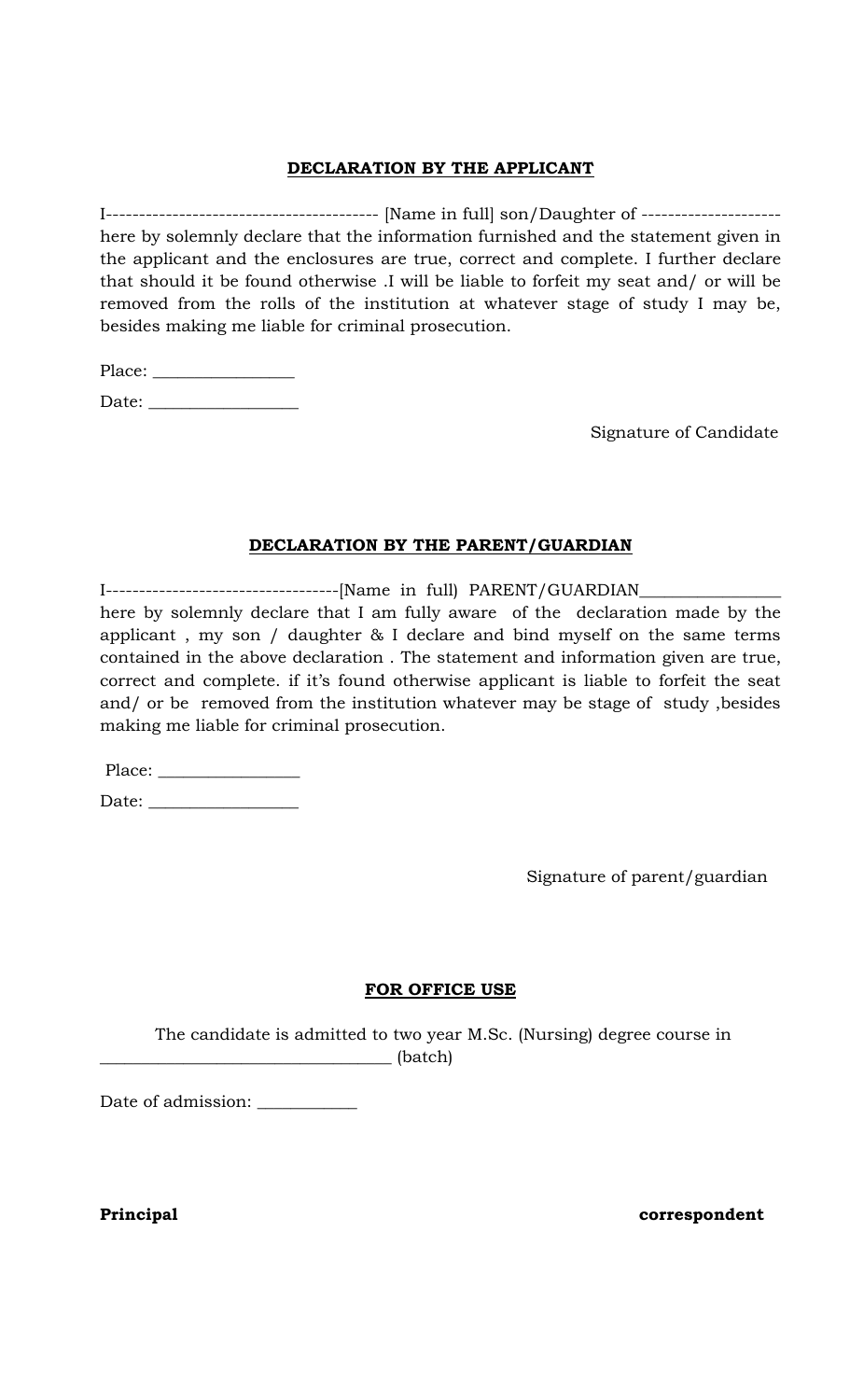|                                                                                                     | <b>Our Lady of Health School of Nursing</b><br>V.O.C. Nagar, Trichy Road, Thanjavur - 7.                                                                                                                                                                      |
|-----------------------------------------------------------------------------------------------------|---------------------------------------------------------------------------------------------------------------------------------------------------------------------------------------------------------------------------------------------------------------|
| Appln. No.:                                                                                         |                                                                                                                                                                                                                                                               |
| Name                                                                                                | Date<br>i<br>France <u>a component</u>                                                                                                                                                                                                                        |
| <b>Address</b><br><u> 1989 - Johann Barbara, martxa alemaniar arg</u>                               | Appln. Fee : ____________                                                                                                                                                                                                                                     |
| Phone                                                                                               |                                                                                                                                                                                                                                                               |
| EMPO <sub>W</sub>                                                                                   | <b>Our Lady of Health School of Nursing</b><br>V.O.C. Nagar, Trichy Road, Thanjavur - 7. Ph: 04362-272210<br>(Managed by the Diocese of Tanjore Society)<br><b>APPLICATION FOR ADMISSION IN</b><br>Photo<br><b>DIPLOMA IN GENERAL NURSING &amp; MIDWIFERY</b> |
| <b>Application Number:</b>                                                                          |                                                                                                                                                                                                                                                               |
| (To be filled in by the candidate in her own handwriting)                                           |                                                                                                                                                                                                                                                               |
| 1. Name of the Applicant<br>(IN BLOCK LETTERS as given in school records)                           |                                                                                                                                                                                                                                                               |
| 2. Age & D.O.B<br>(As per HSc Mark sheet/TC)                                                        |                                                                                                                                                                                                                                                               |
| 3. Gender                                                                                           | : Female                                                                                                                                                                                                                                                      |
| 4. Religion                                                                                         |                                                                                                                                                                                                                                                               |
| 5. Community<br>(Put tick mark in the appropriate place<br>If SC/ST, certificates must be attached) | : BC / MBC / SC / SCA / ST or OC                                                                                                                                                                                                                              |
| 6. Nationality                                                                                      |                                                                                                                                                                                                                                                               |
| 7. Medium of instruction                                                                            |                                                                                                                                                                                                                                                               |
| 8. Height in Cm                                                                                     |                                                                                                                                                                                                                                                               |
| 9. Weight in Kg                                                                                     |                                                                                                                                                                                                                                                               |
| 10. Blood Group                                                                                     |                                                                                                                                                                                                                                                               |
| 11. Name of the Parent/ Guardian                                                                    |                                                                                                                                                                                                                                                               |
| 12. Occupation                                                                                      |                                                                                                                                                                                                                                                               |
| 13. Income                                                                                          |                                                                                                                                                                                                                                                               |
| 14. Address for Communication                                                                       |                                                                                                                                                                                                                                                               |
|                                                                                                     |                                                                                                                                                                                                                                                               |
|                                                                                                     |                                                                                                                                                                                                                                                               |
| 15. Contact Number                                                                                  |                                                                                                                                                                                                                                                               |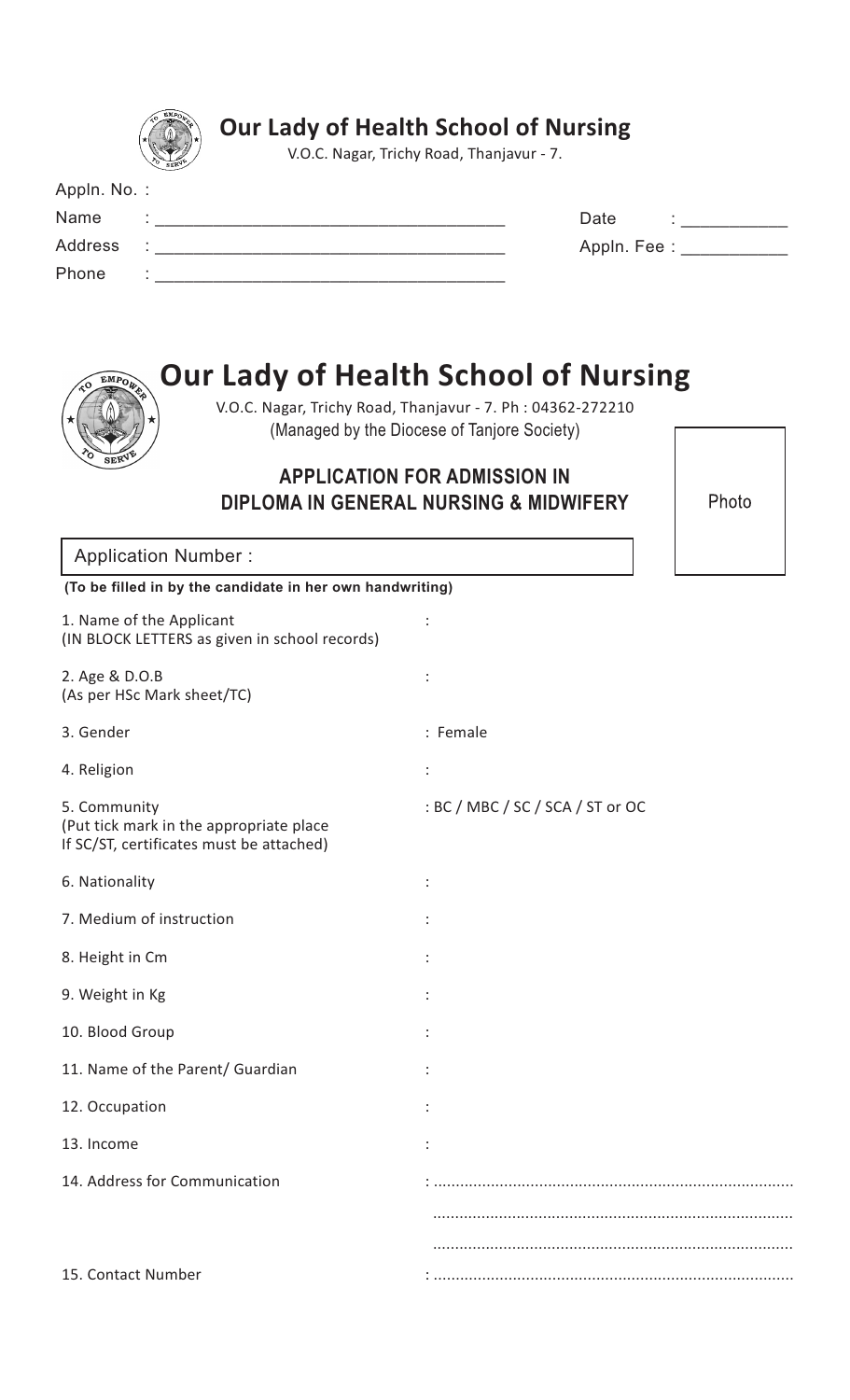#### 16. Educational Qualification: Total Marks Obtained ----------------------.

| Qualification    | Reg. No /<br>Month & year<br>of passing | <b>Subjects in Higher Secondary</b><br>/ Marks obtained |                          | <b>Marks</b><br>secured | <b>School where</b><br>studied | <b>No.of Attempts</b> |
|------------------|-----------------------------------------|---------------------------------------------------------|--------------------------|-------------------------|--------------------------------|-----------------------|
| a. Higher        |                                         | <b>Physics</b>                                          |                          |                         |                                |                       |
| Secondary        |                                         | Chemistry                                               | --                       |                         |                                |                       |
|                  |                                         | Botany \ Biology<br>Zoology                             | $\overline{\phantom{a}}$ |                         |                                |                       |
|                  |                                         | English                                                 | --                       |                         |                                |                       |
| b. Others if any |                                         | Vocational<br><b>Nursing</b>                            | --                       |                         |                                |                       |

17. Extra curricular activities :

(Sports, Games, N.C.C, N.S.S, Music, Dance, Etc...)

18. Catholic candidates are requested to enclose

a letter of recommendation from the parish priests :

#### **REFERENCE**

 Give the names and address of two persons of good standing, other than relatives to whom a reference may be made.

 $1.$  2.

#### **DECLARATION**

 We declare that all the details furnished above are true and correct to the best of our knowledge and belief that we undertake to inform the college of any change therein immediately. In case any of the above information is found to be false or untrue. We are aware that we may be held liable for if.

*Place :*

*(Signature of the Candidate)*

*Date :*

*(Signature of the Parent / Guardian)*

**Note: Enclose the photo copies of S.S.L.C, H.Sc Mark Sheet, TC, Community, Contact Certificate, Medical Fitness, Blood group certificate and Passport size Photo 3**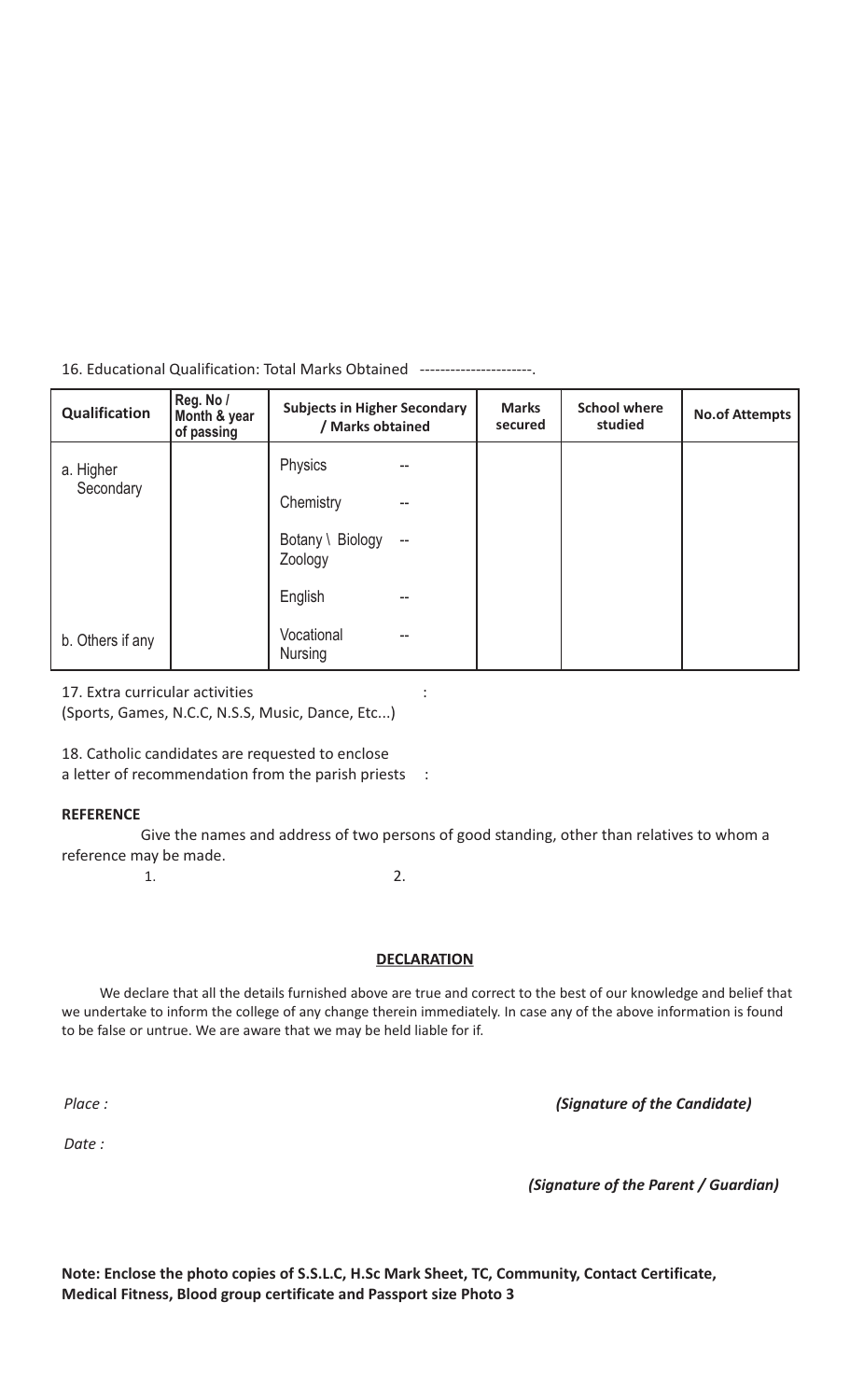|                                                                                                                                          | <b>Our Lady of Health College of Nursing</b><br>V.O.C. Nagar, Trichy Road, Thanjavur - 7.                                                                                                                                                          |
|------------------------------------------------------------------------------------------------------------------------------------------|----------------------------------------------------------------------------------------------------------------------------------------------------------------------------------------------------------------------------------------------------|
| Appln. No.:                                                                                                                              |                                                                                                                                                                                                                                                    |
| Name                                                                                                                                     | Date<br>the company of the company of the company of the company of the company of the company of the company of the company of the company of the company of the company of the company of the company of the company of the company              |
| <b>Address</b><br><u> 1989 - Johann Barn, mars ann an t-Amhain ann an t-Amhain an t-Amhain an t-Amhain an t-Amhain an t-Amhain an t-</u> | Appln. Fee : ____________                                                                                                                                                                                                                          |
| Phone<br><u> 1989 - Johann Barbara, margaret eta idazlearia (h. 1989).</u>                                                               |                                                                                                                                                                                                                                                    |
| EMPO <sub>W</sub>                                                                                                                        | <b>Our Lady of Health College of Nursing</b><br>V.O.C. Nagar, Trichy Road, Thanjavur - 7. Ph: 04362-272210<br>(Managed by the Diocese of Tanjore Society)<br><b>APPLICATION FOR ADMISSION TO</b><br>Photo<br><b>B.Sc., (NURSING) DEGREE COURSE</b> |
| <b>Application Number:</b>                                                                                                               |                                                                                                                                                                                                                                                    |
| (To be filled in by the candidate in her own handwriting)                                                                                |                                                                                                                                                                                                                                                    |
| 1. Name of the Applicant<br>(IN BLOCK LETTERS as given in school records)                                                                |                                                                                                                                                                                                                                                    |
| 2. Age & D.O.B<br>(As per HSc Mark sheet/TC)                                                                                             |                                                                                                                                                                                                                                                    |
| 3. Gender                                                                                                                                | : Female                                                                                                                                                                                                                                           |
| 4. Religion                                                                                                                              | :                                                                                                                                                                                                                                                  |
| 5. Community<br>(Put tick mark in the appropriate place<br>If SC/ST, certificates must be attached)                                      | : BC / MBC / SC / SCA / ST or OC                                                                                                                                                                                                                   |
| 6. Nationality                                                                                                                           |                                                                                                                                                                                                                                                    |
| 7. Medium of instruction                                                                                                                 |                                                                                                                                                                                                                                                    |
| 8. Height in Cm                                                                                                                          |                                                                                                                                                                                                                                                    |
| 9. Weight in Kg                                                                                                                          |                                                                                                                                                                                                                                                    |
| 10. Blood Group                                                                                                                          |                                                                                                                                                                                                                                                    |
| 11. Name of the Parent/ Guardian                                                                                                         |                                                                                                                                                                                                                                                    |
| 12. Occupation                                                                                                                           |                                                                                                                                                                                                                                                    |
| 13. Income                                                                                                                               |                                                                                                                                                                                                                                                    |
| 14. Address for Communication                                                                                                            |                                                                                                                                                                                                                                                    |
|                                                                                                                                          |                                                                                                                                                                                                                                                    |
|                                                                                                                                          |                                                                                                                                                                                                                                                    |
| 15. Contact Number                                                                                                                       |                                                                                                                                                                                                                                                    |